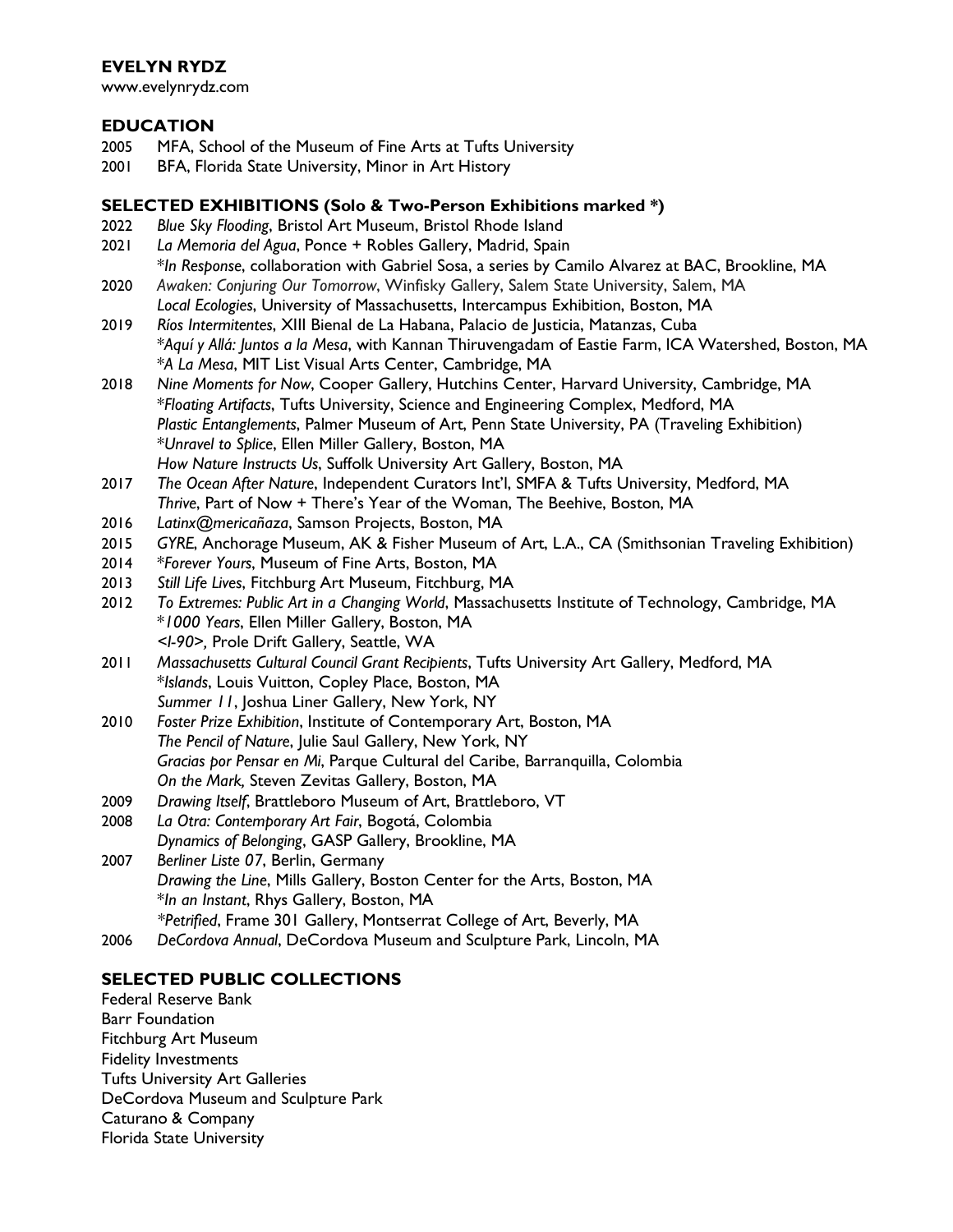# **HONORS & AWARDS**

- 2022 *Artist Fellowship*, Massachusetts Cultural Council
- 2020 *CHARLA Fund*, U.S. Latinx Art Forum
- 2018 *Joan Mitchell Foundation Fellowship*, Painters and Sculptors Grant *Cintas Knight Foundation*, Visual Arts Finalist *MassArt Foundation Inc*, Faculty Fellowship
- 2017 *Brother Thomas Fellowship*, The Boston Foundation *Artist's Resource Trust Grant*, Berkshire Taconic
- 2012 *Traveling Fellowship Award*, School of the Museum of Fine Arts *Bruce Dayton Faculty Fellowship*, MassArt Foundation, Inc *To Extremes: Public Art in a Changing World*, Massachusetts Institute of Technology, Finalist
- 2010 *James and Audrey Foster Prize*, Institute of Contemporary Art, Finalist *Artist Grant*, Drawing, Massachusetts Cultural Council
- 2008 *Institute of Contemporary Art's James and Audrey Foster Prize*, Nominee
- 2007 *St. Botolph Foundation Grant*, Nominee *Viewing Program*, The Drawing Center, New York
- 2006 *The Artist Project*, Visiting Artist, Community Arts Initiative, Museum of Fine Arts, Boston

# **ACADEMIC & VISITING ARTIST ENGAGEMENTS**

Current Professor, Massachusetts College of Art and Design, Studio Foundation Department, Boston, MA

- 2021 Artist Talk, *Curative Collective Conversation Interview*, National Museum of Women in the Arts Artist Talk, *On Belonging in Outdoor Spaces*, speaker series on access, inclusion, & connection in nature Artist Talk, Evelyn Rydz and Gabriel Sosa, hosted by Samson Projects and Brookline Arts Center Artist Talk, Food + Art, Boston University Graduate Gastronomy Program, Boston, MA
- 2020 Workshops, *Drawing on Love & Justice*, at: MAAM, ICA, and Douglass College at Rutgers University Workshop, *Healing Recipes*, Urbano Project, Online Recipe and Story Exchange Artist Talk and Presentation, *Local Ecologies*, University of Massachusetts, Lowell, MA Workshop, *Recetas de Casa*, International Women's Day, Museum of Fine Arts, Boston, MA
- 2019 Artist Talk, Women's Caucus, National Art Education Association Conference, Boston, MA
- 2018 Panelist, *Art in the Age of the Anthropocene*, Moderated by Sam Toabe, Kingston Gallery, Boston, MA
- 2017 Artist Talk and Presentation, Aidekman Art Gallery, Tufts University, Medford, MA
- 2016 Workshop and Artist Talk, Museum of Fine Arts, Teen Arts Council, Boston, MA
- 2015 Visiting Critic, Harvard University, Department of Visual and Environmental Studies, Cambridge, MA
- 2014 Artist Talk and Presentation, *Evelyn Rydz: The Art of Ecology*, Museum of Fine Arts, Boston, MA
- 2012 Artist Talk, Donkey Mill Arts Center, Holualoa Foundation for Arts and Culture, Holualoa, HI
- 2011 Artist Talk, *Conversations Around Drawing*, School of the Museum of Fine Arts, Boston, MA Artist Talk and Presentation, Foster Gallery, Noble and Greenough School, Dedham, MA
- 2010 Artist Talk, Wellesley College, Painting Department, Wellesley, MA Artist Talk and Presentation, Foster Prize Finalists, Institute of Contemporary Art, Boston
- 2009 Artist Talk and Visiting Critic, The Fine Arts Work Center, Provincetown, MA
- 2008 Artist Talk and Visiting Critic, University of Massachusetts, Graduate Program, Dartmouth, MA

## **SELECTED BIBLIOGRAPHY**

- 2022 Ghosh, Ranjan, *The Plastic Turn*, Cornell University Press
- 2021 Houton, Jacqueline, "Observation & Imagination: The Art of Evelyn Rydz", Boston Art Review McQuiad, Cate, "A Tide of Art to Comfort and Calm", The Boston Globe, February 24
- 2020 Hauck, Robin, "Surface Scars", Misstropolis, April 1 Aguirre, Maria, "Quarantine Kitchens", The Scope, April 22
- 2019 *How Can We Practice Radical Hospitality*, Produced by Practice Space Design Studio Uchill, Rebecca, "Top Exhibitions Around the World", Hyperallergic, December 20 Hauck, Robin, "Aquí y Allá: Juntos A La Mesa", Edible Boston, August
- 2018 Garcia, Maria, "Very Intimate Dinner Party for Total Strangers", Morning Edition, NPR, Sept 12
- 2017 Zhu, Xinwei & Griffiths, Rupert, "Art and Waste 艺术与废弃物" Art World 艺术世界, October Garcia, Maria, "Climate Change is Affecting Boston Harbor…", Morning Edition, NPR, Nov 30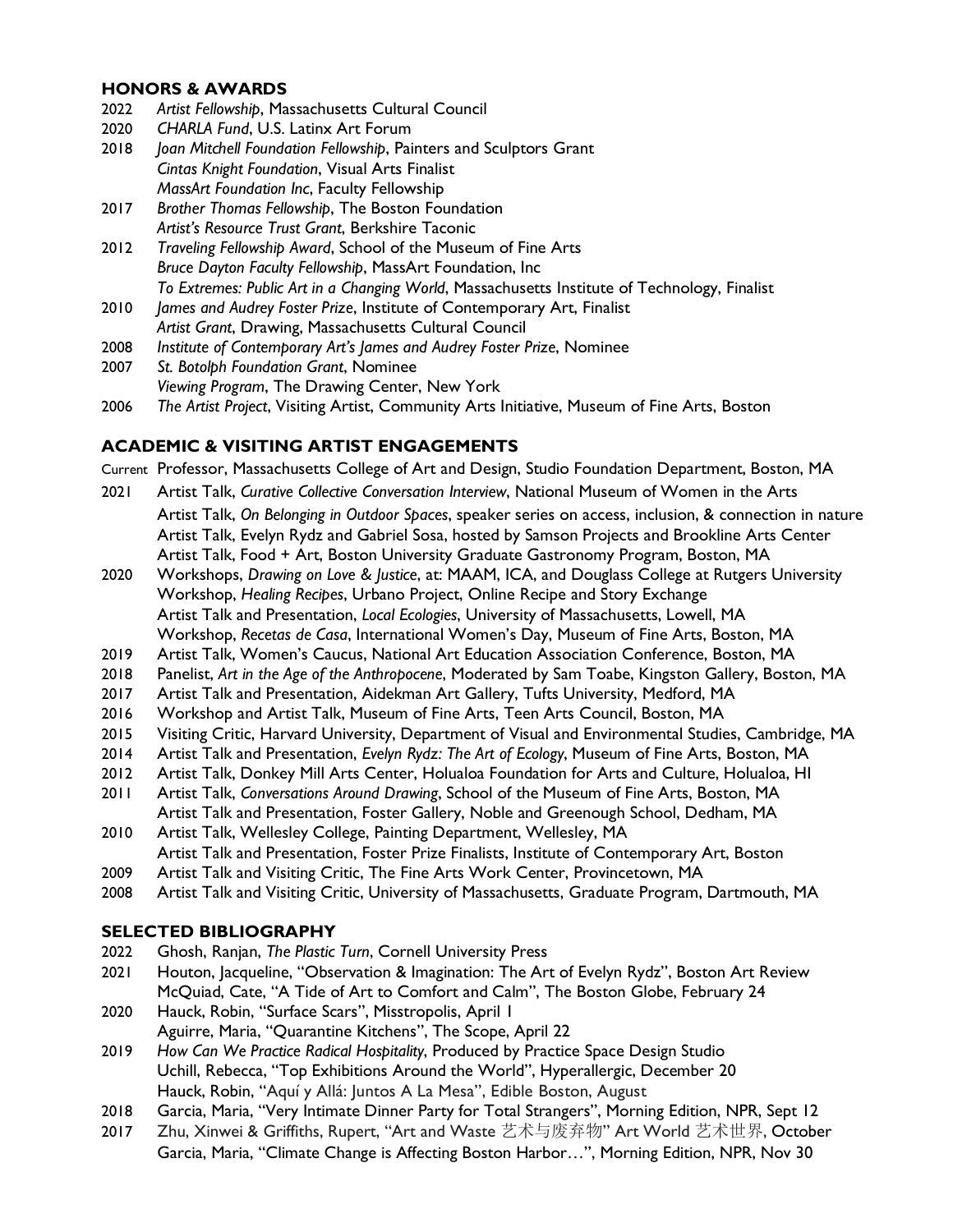LeMoult, Craig, "When Humans Intersect with Oceans", WGBH News, February 8 Kapplow, Heather, "Our Top 20 Exhibits Across the US", Hyperallergic, December 21

- 2016 Gertz, Marissa, "13 Artists Who Turned Ocean Art into Amazing Art", TIME, June 8
- 2014 McQuaid, Cate, "Rydz Transforms Pollution into Art at the MFA", The Boston Globe, May 22
- 2013 Decker, Julie, *Gyre: The Plastic Ocean*, Booth-Clibbron Publishing Frenn, Chawky, *100 Boston Artists*, Schiffer Publishing
- 2012 McQuiad, Cate, "On the Beach", The Boston Globe, November 7
- 2011 Liu, Franklin Q., "Selections 11", ArtScope, November/ December MacDonald, Rob, Featured Artist, Sixth Finch, Winter Issue
- 2010 New American Paintings, Northeastern Edition, Volume 86, March Sebastian Smee, "Eyes on the Prize", The Boston Globe, September 24 Evan J. Garza, "Q&A: Evelyn Rydz", New American Paintings Blog, September 22
- 2007 "Art Preview: Evelyn Rydz", New England Cable News, December 2 McQuiad, Cate, "Amir Fallah & Evelyn Rydz", The Boston Globe, September 27

## **COMMUNITY PROJECTS**

*Drawing on Love and Justice: a call for participation, a call for change*, 2020– ongoing

Project partners: MIT List Visual Arts Center and Sketchbook Collective at the Cooper Gallery of African & African American Art, Harvard University

Developed during the COVID-19 pandemic and a time of racial injustice, this project asks artists to reflect together on how we use our creativity and artistic tools to bear witness to the world, expose inequality, and to imagine new possibilities for a more just future.

#### *Recetas de Casa*, 2019– ongoing

Project partners: MFA, Boston, ICA Watershed, and Urbano Project

*Recetas de Casa* is a community recipe exchange from and about home. Adapted during the COVID-19 pandemic, participants gather online to share what is bringing comfort, nourishment, and healing during these challenging times.

#### *Comida Casera*, 2016– ongoing

Project partners & locations: ICA Watershed, Samson Projects, Carpenter Center for Visual Arts, the Cooper Gallery of African & African American Art at Harvard University, 808 Gallery at Boston University, J.E.T. at MassArt, and SMFA Tufts Library

*Comida Casera* is a multigenerational project that uses meal-sharing and storytelling to cultivate communities that transcend divides. Participants share stories and food inspired by a woman in their lives who gives them a sense of home.

## *A La Mesa*, 2018– ongoing

Locations: The Cooper Gallery of African & African American Art at Harvard University, ICA Watershed with Eastie Farms, and MIT List Visual Arts Center

*A La Mesa* is a call to gather in community around the table and is activated by public programs on cultivating food, home, and community. The installation is a partial recreation of a kitchen, complete with a dining table and benches. Participants are invited to add to a public archive of recipes, stories, and drawn memories honoring the people, places, and dishes that form their connection to home.

#### *Salty> Sour Seas*, 2017, 2020

Locations: Art Lab, Institute of Contemporary Art, Boston, MA (2017), and UMass, Lowell (2020)

Salty> Sour Seas invited participants to join in creating a public installation made by using pH test paper as canvas and local river and ocean water as paint. The paintings created visual records of the water's acidity levels, inviting a more embodied relationship to changing ecosystems and the water on which so many lives depend.

#### *Garden Lab*, Co-Directed with Jonathan Santos, 2011–2012

Location: Brant Gallery, Massachusetts College of Art and Design, Boston, MA

*Garden Lab* was an experimental garden space and Artist-in-Residence program that explored sustainable proposals in art and design surrounding food, community, and the environment through a series of workshops and public programs.